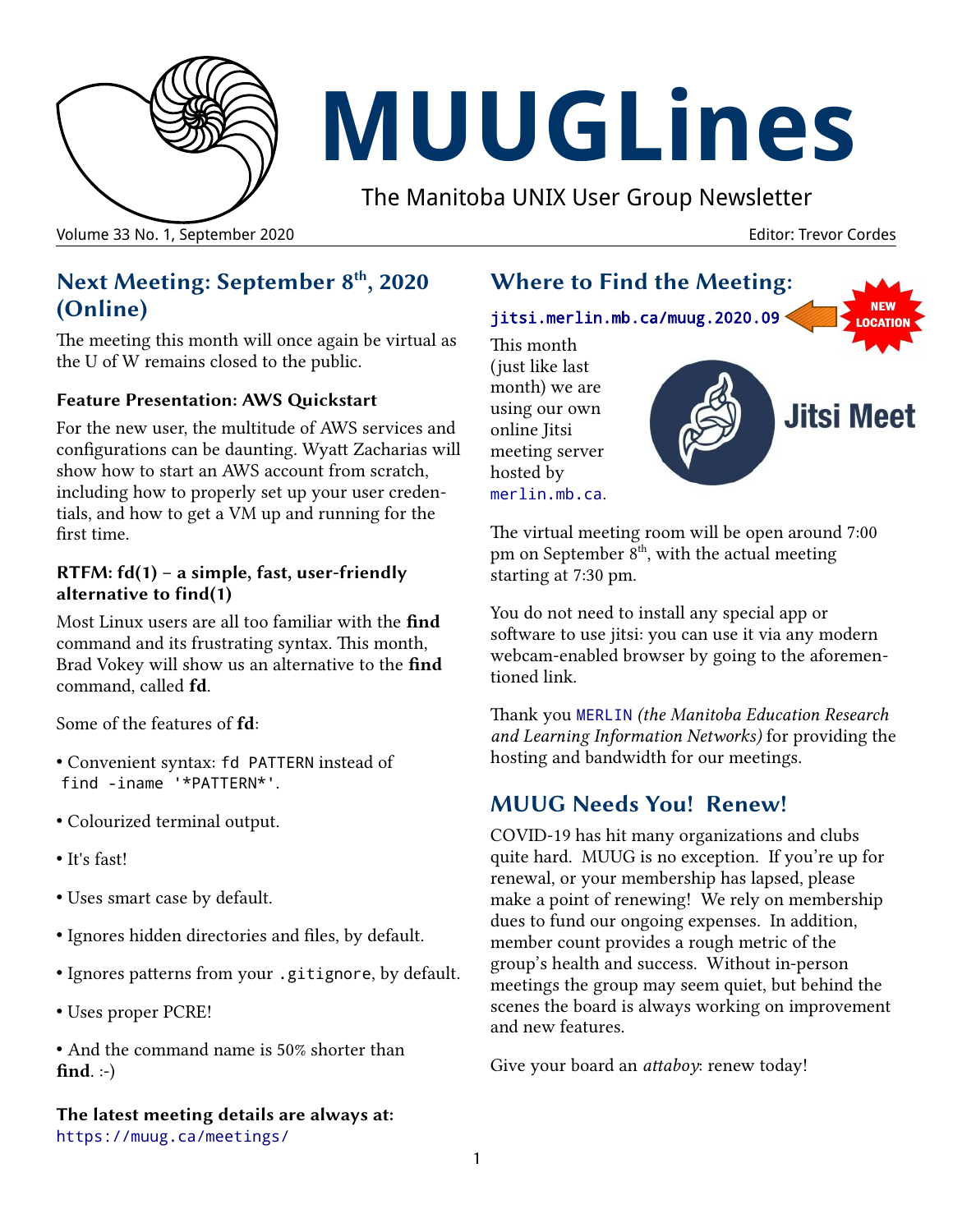# **No Postal Address Available Right Now**



Due to COVID-19 restrictions, the MUUG postal address at the University of Manitoba is not available right now.

Please send all correspondence and membership renewals through e-mail to: [board@muug.ca](mailto:board@muug.ca).

 $\Box$  Square

# **MUUG Has New Payment Options**



You asked, and we answered! You can now pay your yearly MUUG dues via Interac e-transfer. One benefit of using e-transfer is MUUG will pay no fees – any potential fee will be paid on the payee's side at your bank/ account's usual rate. Thanks to

Treasurer Brad for doing the bulk of the bank wrestling required to enable this option.

In addition, thanks to a nice member who used the MUUG Square referral code, we have another few months of free Square usage. You can pay your dues with credit card via Square using this link:

<https://manitoba-unix-user-group.square.site/>

If you want to use Square for your own business, sign up using the following link and both MUUG and you will receive freebies and warm fuzzies:

#### <https://squareup.com/i/MANITOBAU1>



In addition, Paypal remains a great way to pay when you get your yearly renewal email – just click on the provided link.

However, due to COVID-19, and our postal address being down,

please do not send cheques by mail. If none of the aforementioned electronic methods work for you, contact [board@muug.ca](mailto:board@muug.ca) and we'll work something out.

# **Door Prizes**

Yes, door prizes are back! We're even giving away one highly sought-after dead-tree O'Reilly book this month: Unicode Explained.

As usual we'll also have an assortment of e-books. Ebooks will be emailed, and the dead-tree book will be available for pick-up, dropoff, or snail-mailing.



Instructions on signing up for the door prizes will be provided at the beginning of the virtual meeting. Just look at the chat log window in Jitsi. If you arrive late, just scroll to the very top.

Unicode Explained is a thorough tome that covers everything character-setty and glyphy, but hardly in a jiffy. Confused what the difference between a character set and a character encoding is? Have no idea that Unicode and UTF-8 are different things? Manage a database or a web site? Wondering why your home page has some text that looks broken, like "Hi RenºÀ!". Then you need this book!

# **Unicode In MySQL/MariaDB**

In honour of this month's door prize, MUUG offers

you a golden nugget of a tip: in MySQL, if you want Unicode (and you probably should for any modern web programming), always use the **utf8mb4** character set. The default used to be **utf8**,



which is not the same thing. Newer versions default to **utf8mb4**, but your existing databases and tables will not automatically be upgraded.

Why is this important? MySQL's **utf8** definition was only 3-byte, and modern Unicode contains code points (characters) in the 4<sup>th</sup> plane (plane 3). It's not just obscure Chinese characters in the  $4<sup>th</sup>$  plane either, there are many (semi-)commonly used symbols and emojis there.

It is simply unconscionable that your MySQL database can't contain the critically important  $\triangle$ .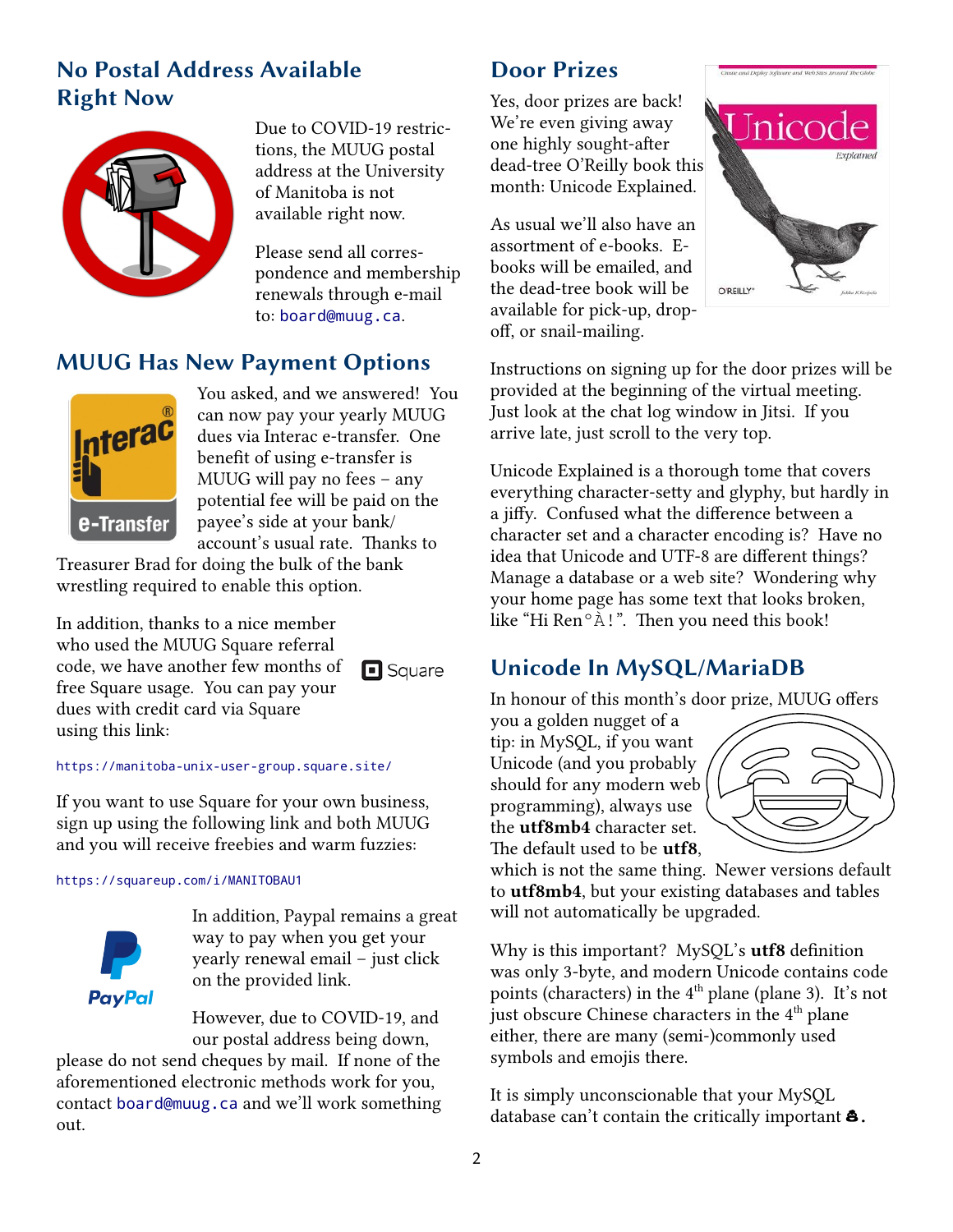Luckily, it's fairly easy to convert between the different **utf8** character sets, though there are extra steps you must take both in MySQL and in your application to enter Character Utopia. If there is interest in a MUUG presentation on this topic, please let your friendly neighbourhood board member know!

# **Inotify Linux Journal**

In one of the last Linux Journal (RIP) magazines was an article about **inotify** and why you should use it. Contained within was this wonderful quote:

*In any event, it is productive to replace polling activity with inotify watches, and system administrators should be liberal in educating the user community that the classic crontab is not an appropriate place to check for new files. Recalcitrant users should be confined to Ultrix on a VAX until they develop sufficient appreciation for modern tools and approaches, which should result in more efficient Linux systems and happier administrators.*

*– Charles Fisher*

Hat tip to Troy for the links in his **incron** article in a previous MUUGLines. Your editor has found great uses for **inotify** since first diving into it a few years back: truly a wonderful tool! Linux Journal's articles appear to be offline at the moment (or forever), but you can find the article online (or bits of it) if you search for some of the quoted text.

## **Why Is CSS Frustrating?**

An interesting article by Robin Rendle speaks to a common complaint: that CSS can be frustrating and annoying. The upshot is, the problem is probably you!

Why? Because CSS is basically a programming language, yet often not really thought of as such. It requires a different thought paradigm. It's kind of like going from C to APL or Prolog: if you try to do Prolog like you do C, you'll fail. Read the article here:

[https://css-tricks.com/why-is-css](https://css-tricks.com/why-is-css-frustrating/)[frustrating/](https://css-tricks.com/why-is-css-frustrating/)

# **AVIF: A Better JPEG?**

Can humanity do better at image compression than the ubiquitous JPEG format? Netflix thinks so. They are pushing a new file format called AVIF: the AV1 Image File Format. In furtherance, they have opensourced a framework to easily create images comparing the different image formats.

Anyone who has read the previously reviewed and recommended-by-MUUGLines High Performance Images (O'Reilly 2016) will know part of the story already. JPEG led to JPEG-XT and JPEG2000, Google proffered **webp**, and Apple got cozy with HEIF (from HEVC). Now Netflix wants us all to use AVIF.

If you get excited by subsampling, luma and jaggies, read the whole article at the link below. It contains some great sample images rendered in various file formats using their new tool. Compare the results for yourself and see what you think.

[https://netflixtechblog.com/avif-for-next](https://netflixtechblog.com/avif-for-next-generation-image-coding-b1d75675fe4)[generation-image-coding-b1d75675fe4](https://netflixtechblog.com/avif-for-next-generation-image-coding-b1d75675fe4)

# **AMD Does a Random Doh**

In this month's "funny CPU bug" instalment, we get a whopper from AMD. Some Ryzen 3000-series CPUs with unpatched BIOS microcode are returning slightly unrandom numbers when their "highquality onboard random number generators" are used via fairly-new x86\_64 instruction RDRAND.

How unrandom are the numbers? Oh, not too bad. It simply returns 0xFFFFFFFF every time, that's all. Even better, the CPU also sets the overflow bit that tells the caller that the CPU considers the value "sufficiently random". As one article puts it: it indicates "it has successfully created the most artisanal, organic high-quality random number possible".

If you purchased your Ryzen 3000-supporting motherboard after November 2019, or have updated your BIOS, you're probably safe from this bug. However, this oops is so egregious it deserves its own article for posterity. Oh ya, and great Dilbert article to boot:

```
https://arstechnica.com/gadgets/2019/10/
how-a-months-old-amd-microcode-bug-
destroyed-my-weekend/
```